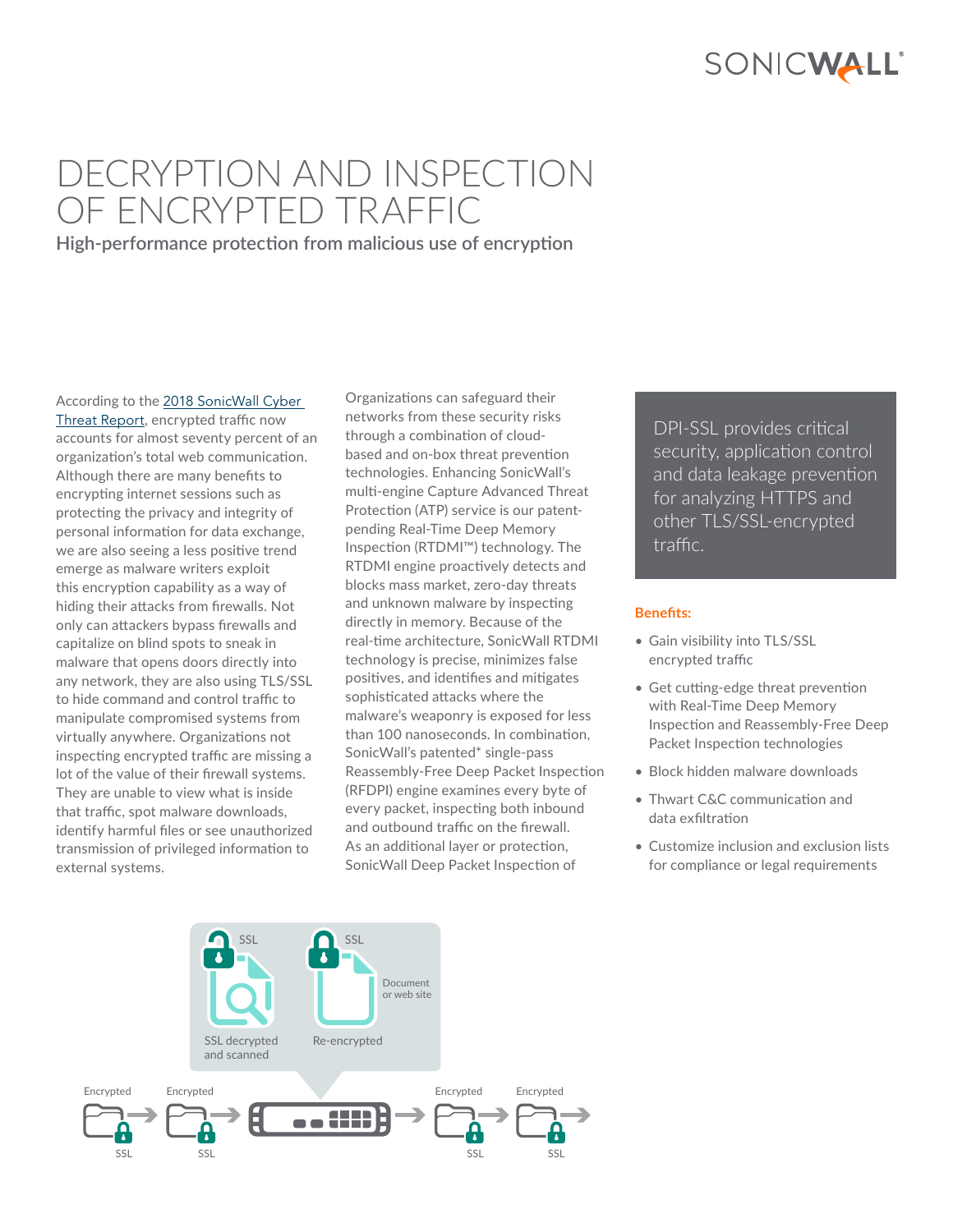TLS/SSL (DPI-SSL), provides advanced protection against encrypted threats using SonicWall's patented Reassembly-Free Deep Packet Inspection engine which scans a broad array of encryption protocols — including HTTPS, SMTPS, NNTPS, LDAPS, FTPS, TelnetS, IMAPS, IRCS, and POPS, regardless of the port being used.

DPI-SSL decrypts TLS/SSL traffic, inspects it for threats and then reencrypts it, sending it along to its destination if no threats or vulnerabilities are found. It is invaluable for providing critical security and application control and also for preventing data leakage.

#### **Features**

## **High performance and connection**

**count** — SonicWall next-generation firewalls leverage an advanced processor architecture and a very high number of connections to enhance DPI-SSL performance and protection across all connected devices.

**Secure and simple setup** — DPI-SSL decryption and inspection protects users on the network with minimal configuration and complexity.

**Inclusion/exclusion list** — For high-traffic deployments, administrators can exclude trusted sources to maximize network performance. Additionally, administrators can target specific traffic for TLS/SSL inspection by customizing a list that specifies address, service or user objects or groups to conform to privacy and/or legal requirements.

**Client deployment mode** — Inspects TLS/SSL traffic when the client is on the firewall's LAN and accesses content located on the WAN. After the appliance has decrypted and inspected the encrypted traffic, it re-writes the certificate sent by the remote server and signs the newly generated certificate with the user-specified certificate. By default, this is the appliance certificate authority (CA), although a different certificate can be selected.

**Server deployment mode** — Inspects TLS/SSL traffic when remote clients connect over the WAN to access content located on the firewall's LAN, allowing the administrator to configure pairings of an address object and certificate. When the appliance detects TLS/SSL connections to the address object, it presents the paired certificate and negotiates TLS/SSL with the connecting client. In this scenario, the owner of the SonicWall next-generation firewall owns the certificates and private keys of the origin content servers.

**Comprehensive support** — Support includes intrusion prevention, malware prevention, application control, content/ URL filtering, and prevention of malware command and control communication.



#### **TLS/SSL Inspection — Client Deployment Mode**

- 1. Client initiates TLS/SSL handshake with server
- 2. NGFW intercepts request and establishes session using its own certificates in place of server
- 3. NGFW initiates TLS/SSL handshake with server on behalf of client using admin defined TLS/SSL certificate
- 4. Server completes handshake and builds a secure tunnel between itself and NGFW
- 5. NGFW re-encrypts traffic and sends along to client
- 6. NGFW decrypts and inspect all traffic coming from or going to client for threats and policy violations